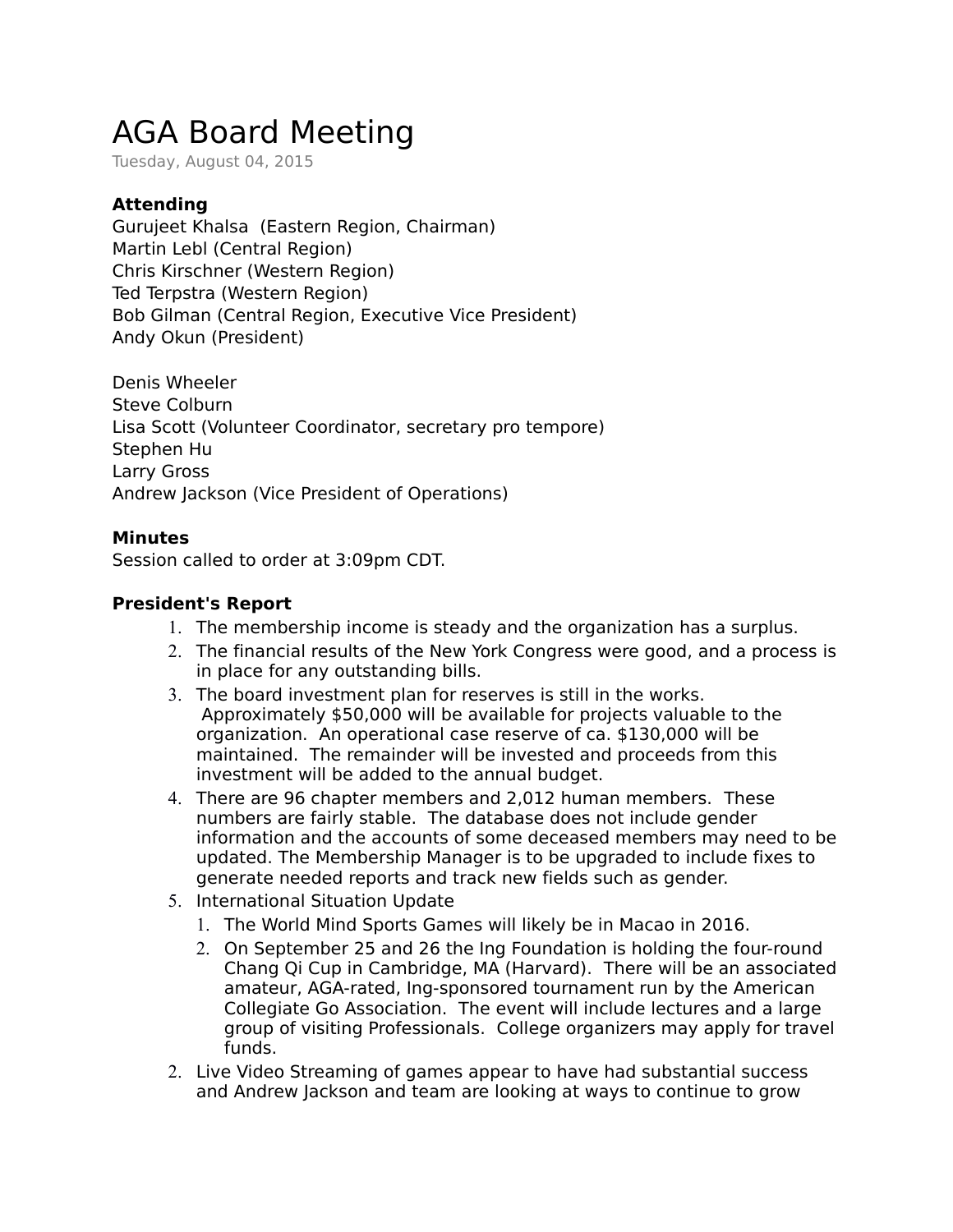this. Currently revenue options have been turned off on the Youtube channel so as not to turn off potential viewers.

- 1. The 2015-2016 budget is not yet complete but will be sent to the board soon.
- 2. There were four events with qualifier points this year. The intention is to award points year-round, rather than just in the first part of the year with any large tournament (having a top open section without handicaps) earning points. A committee of Chris Kirschner, Andy Okun, and Cherry Shen is to report to the Board with recommendations before the next meeting.

<end of President's report>

Gilman expresses concern about the implementation of online ratings and asked that the President get the Board an estimate for completion.

Kirschner informs the board that he and Jon Boley have been actively working on an additional algorithm for generating rank certificates but still have a few issues to iron out before making a proposal.

The Board thanks Paul Celmer for his service to the board and welcomes Diego Pierrottet to the board. The Board also congratulates Martin Lebl and Chris Kirschner on their re-election.

The Board agrees that it has been remiss in posting minutes, exacerbated by not having a functioning Secretary. Tepstra volunteers to write small press releases for the E-Journal after each meeting to keep the public up to date. The sense of the Board was that prior minutes should get approved by the next meeting.

There is to be a presentation of the Chapter Rewards program at the Assembly Meeting encouraging Chapters to take advantage of the points earned.

Colburn asks that a previously sent draft policy for privacy be considered by the Board.

Gross asks what the policy is on self-promotion for rating upon entering a tournament. Khalsa clarifies that there is no AGA policy against self-promotion of any kind, but that it is at the discretion of each Tournament Director. Kirschner provides the history of this issue. Self-promotion is a means for improving players to get their rating to move upwards. Jackson offers to submit a proposal to the Board with suggestions for improving the ratings algorithm.

Kirschner reports that the Tournament Director workshop at the Congress had 14 or 15 attendees and that it was successful.

Terpstra is running a children's tournament at the Congress. He asks if a signed release is required for minors' photos to be released. Discussion of what policy is